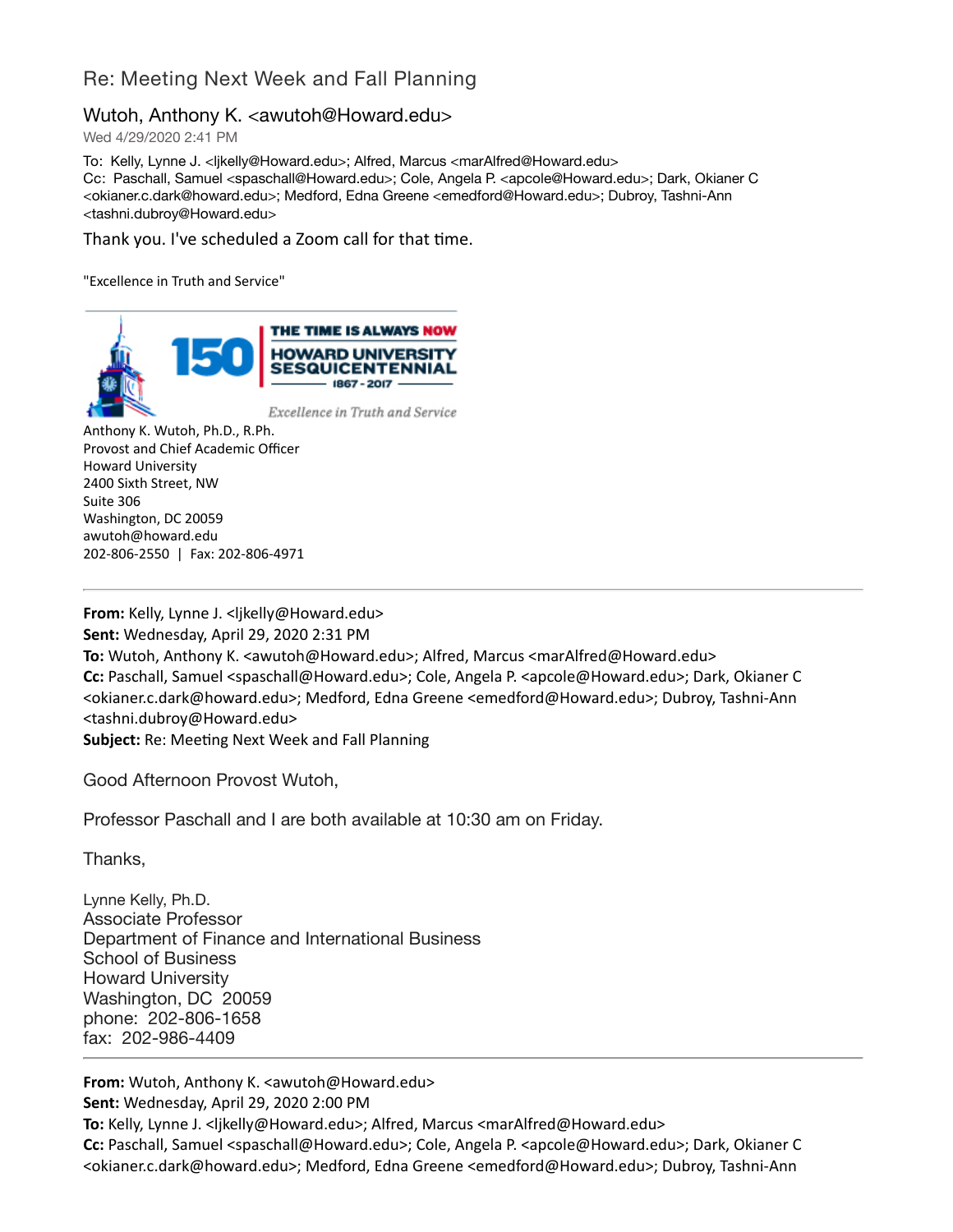<tashni.dubroy@Howard.edu> Subject: Re: Meeting Next Week and Fall Planning

Professor Kelly,

Good afternoon. Another meeting has since been rescheduled for that same time period. Are you available this Friday at 10:30am? Otherwise, 4pm Friday is another possibility. Thank you.

## **AKW**

"Excellence in Truth and Service"



Anthony K. Wutoh, Ph.D., R.Ph. Provost and Chief Academic Officer Howard University 2400 Sixth Street, NW Suite 306 Washington, DC 20059 awutoh@howard.edu 202-806-2550 | Fax: 202-806-4971

**From:** Kelly, Lynne J. <ljkelly@Howard.edu> **Sent:** Wednesday, April 29, 2020 11:45 AM **To:** Wutoh, Anthony K. <awutoh@Howard.edu>; Alfred, Marcus <marAlfred@Howard.edu> **Cc:** Paschall, Samuel <spaschall@Howard.edu>; Cole, Angela P. <apcole@Howard.edu>; Dark, Okianer C <okianer.c.dark@howard.edu>; Medford, Edna Greene <emedford@Howard.edu>; Dubroy, Tashni-Ann <tashni.dubroy@Howard.edu> **Subject:** Re: Meeting Next Week and Fall Planning

Good Morning Provost Wutoh,

Professor Paschall and I are available for a conference call this Friday at 11:30 am. We are able to provide an update from the Faculty Senate Steering Committee Meeting that took place yesterday.

Kind Regards,

Lynne Kelly, Ph.D. Associate Professor Department of Finance and International Business School of Business Howard University Washington, DC 20059 phone: 202-806-1658 fax: 202-986-4409

**From:** Wutoh, Anthony K. <awutoh@Howard.edu> **Sent:** Friday, April 24, 2020 10:26 AM **To:** Alfred, Marcus <marAlfred@Howard.edu> **Cc:** Paschall, Samuel <spaschall@Howard.edu>; Kelly, Lynne J. <ljkelly@Howard.edu>; Cole, Angela P. <apcole@Howard.edu>; Dark, Okianer C <okianer.c.dark@howard.edu>; Medford, Edna Greene